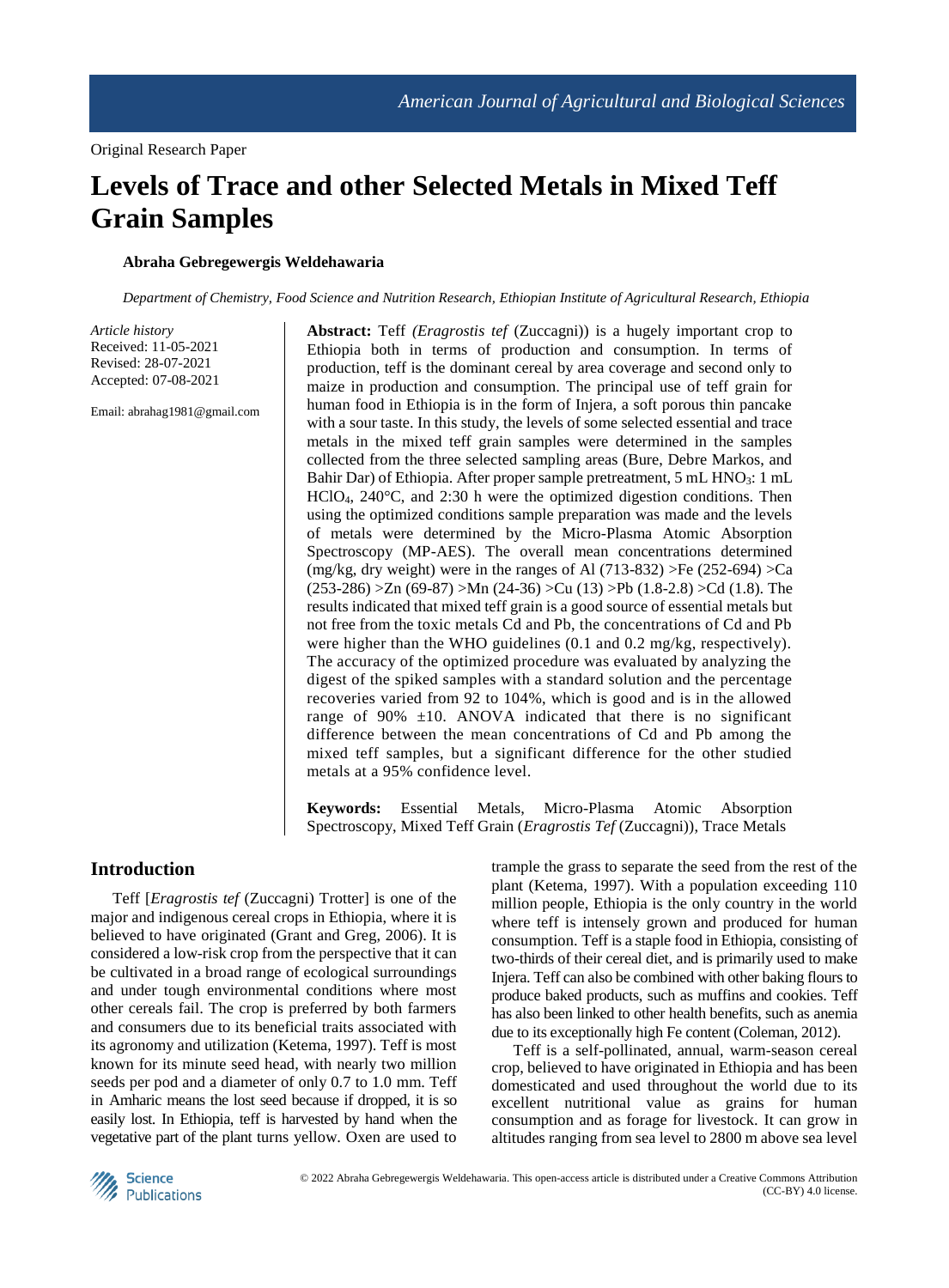under different moisture, soil, temperature, and rainfall regimes. It grows in dry as well as water-logged soils, can tolerate anoxic situations better than maize, wheat, and sorghum, and is resistant to many pests and diseases. Although teff is grown for its grain, the straw is also used as forage for livestock as well as to reinforce mud or plasters in the construction of houses both in rural and urban areas (Kibatu *et al*., 2017). Teff is an important food security crop in Ethiopia and the East African Highlands. In Ethiopia, the crop occupies over 2.8 million hectares equivalent to 25-30% of the total area covered by cereals. The principal use of teff grain for human food in Ethiopia is in the form of injera, a soft porous thin pancake with a sour taste.

Teff is a hugely important crop to Ethiopia both in terms of production and consumption. In terms of production, teff is the dominant cereal by area coverage and second only to maize in production and consumption. However, it has been historically neglected compared to other staple grain crops, yields are relatively low (around 1.26 tons/hectare) and some farmers under certain conditions sustain high losses which result in a reduced quantity of grain available to consumers (Merga, 2018). Nevertheless, the high Fe content of teff has been a source of controversy as some authors have estimated it to be high (Melaku *et al*., 2005; Saturni *et al*., 2010), whereas others reflect this high level to soil contamination during the traditional method of threshing and are thus of limited biological utility (Melaku *et al*., 2005).

# **Literature Review**

The study by the Ethiopian Institute Biodiversity Conservation Laboratory from 114 teff variants collected from Ethiopia indicated that teff grains contain an average of 9-15% protein, 2-4% fat, 2-4% fiber, 68-74% carbohydrate, 10-13% of moisture and ash content between 2 and 3%. Teff contains higher amounts of several minerals than wheat, barley, or sorghum. Previously published studies on the levels of some essential metals in teff flours using UV-Visible and FAAS reported higher contents of Fe, Ca, and Zn in the teff than other common cereals. However, information on the contents of major, minor, and trace elements in the teff flours is variable and controversial in the literature (Kibatu *et al*., 2017). Therefore, the purpose of this study is to determine the metal contents in teff using the MP-AES.

Teff was estimated to account for 16% of cereals grain production and was cultivated on 2.7 million hectares based on Ethiopian Central Statistics Authority. In the central, northern, and western parts of the country, it is the staple food (Melaku *et al*., 2005). Teff is a high-status cereal crop and a family who do not depend on teff as daily food is considered poor in these parts of the country. The main reason behind such attitude is the long historical, socio-economic, and cultural values of teff developed by the society. Injera from whatever crop is the most common form of food in the central and north part of Ethiopia. Many people do not like injera made from other cereals such as wheat and barley as they lack the required organoleptic properties of injera. In several cases, families sell other cereals for cheaper prices and buy teff for food when they have enough cereals. Many Ethiopian people are very comfortable with the taste of teff injera than any other food. Nutritionally teff is the most valuable grain in Ethiopia, which is considered an excellent source of fiber, Fe, and Ca than other cereal grains (Melaku *et al*., 2005). Recently there is a growing interest in teff grain utilization because of its nutritional merits (whole grain) and free of the protein gluten that makes teff an increasingly important dietary component for individuals who suffer from gluten intolerance or celiac disease (Boka *et al*., 2013).

# *Chemical Composition of Teff*

The genetic and phenotypic diversity of teff in Ethiopia is a national treasure of potentially global importance. Teff is tolerant to many extreme environmental conditions including water-logging and storage pests. Although teff performs well on various soil types the average grain yield in Ethiopia is about 0.7 tons/ha. The yield of teff is even lower in the drier part of the country. This low yield is attributed to nutrient deficiencies mainly of N and P and the susceptibility of the crop to lodging at higher N. The grain proteins offer an excellent balance among the essential amino acids. Teff is rich in carbohydrates, and fiber and has a complete set of essential amino acids. Teff is also particularly high in iron and has more calcium, copper, and zinc than other cereal grains. They also contain polyphenols (produced as secondary plant metabolites) which affect the nutritional properties. The demand for gluten-free foods is certainly increasing. Interest in teff has increased noticeably due to its very attractive nutritional profile and gluten-free nature of the grain making it a suitable substitute for wheat and other cereals in their food applications as well as foods for people with celiac disease. Many gluten-free products may not meet the recommended daily intake of fiber, minerals, and vitamins (do Nascimento *et al*., 2018). The amount of teff produced worldwide is increasing rapidly due to the plant's popularity as an especially nutritious grain. The grain has high nutritional values, a very high protein, carbohydrate, fat, vitamin A and C, fiber, thiamin, riboflavin, niacin, and essential minerals like Ca, Cl<sup>-</sup>, Cr, Cu, Fe, Mg, Mn, P, K, Na, and Zn.

## *Minerals*

Minerals are present in foods at low but variable concentrations and in multiple chemical forms. The role of minerals in food is to provide a reliable source of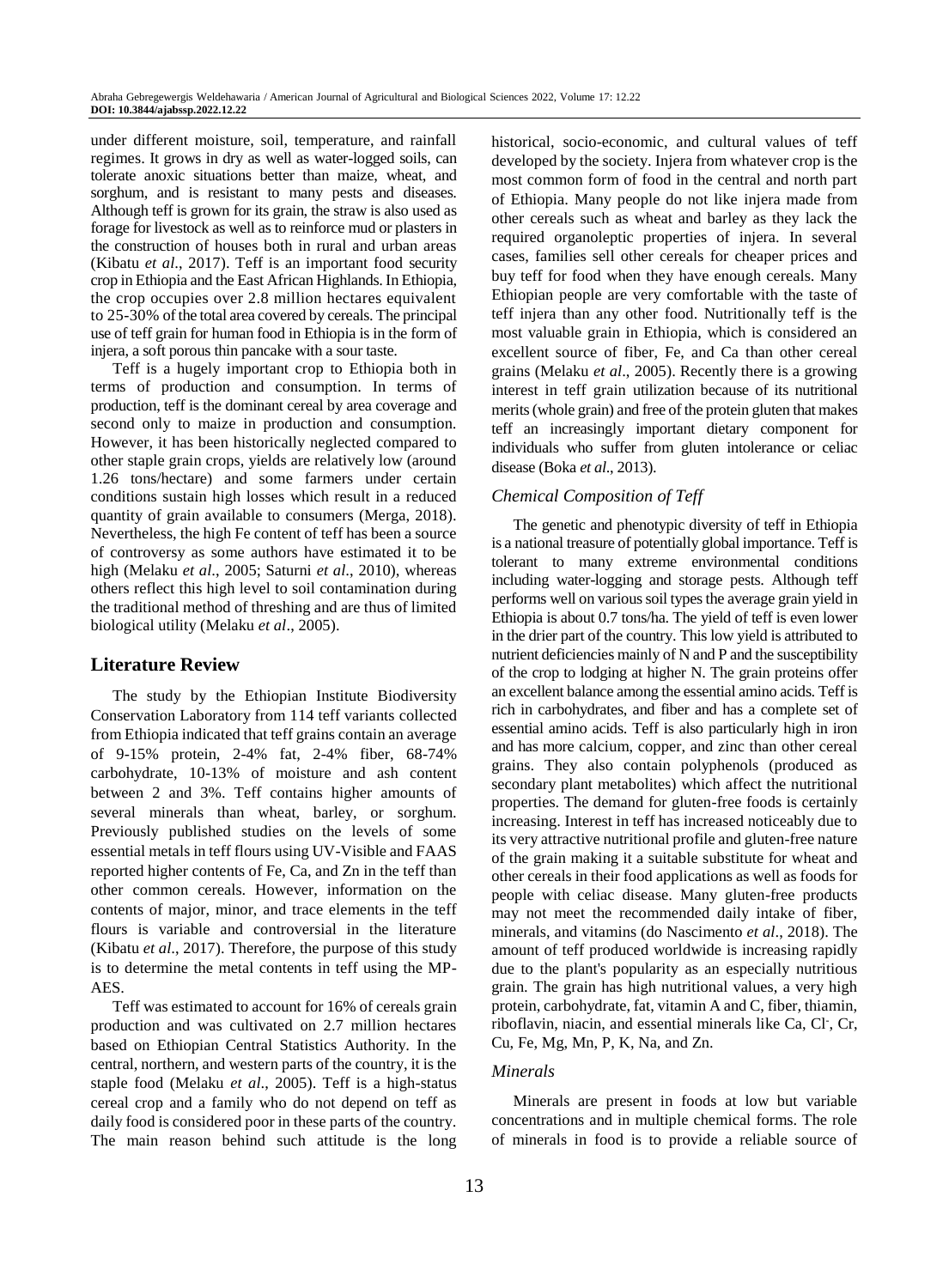essential nutrients in a balanced and bio-available form. In cases where concentration and bio-availabilities in the food supply are low, fortification has been popular (Miller, 1996). There is a significant body of evidence that minerals by themselves and in proper balance with one another have important biochemical and nutritional functions. The difference in mineral content between and within teff varieties is wide-ranging. Red teff has a higher Fe and Ca content than mixed or white teff (Abebe *et al*., 2007). On the other hand, white teff has a higher Cu content than red and mixed teff (Table 1). (Ketema, 1997) analyzed 12 genotypes of teff grown in different agroecologic settings and 5 varieties grown in a greenhouse in Great Britain and reported that genetic and environmental factors affect the Fe content of teff.

The zinc content of teff is higher than that of sorghum and wheat. However, the very high mineral (Fe) content of teff has been contested and in many instances attributed to soil contamination (Ketema, 1997; Abebe *et al*., 2007). For example, Hallberg and Björn-Rasmussen (1981) reported that teff's Fe content is not different from other cereals by showing that Fe content drops from 39.7 to 3.5 mg/100 g when grains are washed with dilute hydrochloric acid. However, washing with acid is likely to lead to loss of acid-labile intrinsic Fe and thus may underestimate the Fe content. For instance, reported that acid washing of teff grains leads to a 50% greater loss of Fe than washings with de-ionized water. Comparing uncontaminated teff to barley, wheat, maize, and sorghum, Mengesha (1966) reported that teff is superior in its mineral content, particularly in Ca and Fe. More recently Baye *et al*. (2014) examined the content of Fe, Zn, and Ca in teff, barley, wheat, and sorghum before and after washing with de-ionized water. Mengesha (1966) found by washing the grain significantly decreased the iron content as well as the variability between replicates. Despite this decrease, the variability between replicates for teff remained relatively high suggesting that soil contamination in teff is relatively high compared to other cereals.

The mineral contamination of teff is probably due to its small size and suggests increased contact with soil over a larger area (Baye *et al*., 2014). The contamination of cereal grains in Ethiopia particularly in teff has often been associated with traditional methods of threshing grain under the hooves of cattle. More recently compared the Fe content of the same teff variety after laboratory (manually) and traditional threshing. Traditional threshing led to a 30-38% increase in Fe content mainly due to soil contamination. The Fe content of the laboratory threshed teff was 160 mg/kg DM, which was still higher than what is found in many cereals. This suggests that although the intrinsic Fe content of teff may not be as high as previously thought, teff is still a better source of Fe than other cereals like wheat, barley, sorghum, and maize. Iron is necessary for red blood cell formation and is required for oxygen transport throughout

the body. According to Besrat *et al*. (1980), the Fe content of 35 samples of acid-washed white and red teff grain was 36 to 78 mg/kg on Dry Matter bases (DM). Lovis (2003) reported that teff grain contains 58 mg/kg Fe while wheat flour contains 44.1 mg/kg Fe. Mengesha (1966) reported values of 196 and 115 mg/kg Fe for two teff cultivars, while values of 40 mg/kg Fe and 78.5 mg/kg Fe for two wheat cultivars. According to values of Fe content of teff seed ranged between 209 and 755 mg/kg, sorghum 50 to 156 mg/kg, and millet 390 mg/kg.

Calcium is essential for developing and maintaining healthy bones and teeth, and assists in blood clotting, muscle contraction, nerve transmission, and oxygen transport. Lovis (2003) reported that teff grain contains 1590 mg/kg Ca while wheat flour contains 1500 mg/kg Ca.

Zinc is an essential part of more than 200 enzymes included in digestion, metabolism, reproduction, and wound healing. It plays a critical role in immune response and is an important antioxidant. Mengesha (1966) reported that two teff cultivars contain 67 and 68 mg/kg Zn while wheat contains 39.5-60 mg/kg Zn. Lovis (2003) reported that teff grain contains 20 mg/kg Zn but wheat flour contains 8.5 mg/kg Zn.

Copper is both an essential nutrient and a drinking-water contaminant. It has many commercial uses. It is used to make pipes, valves, and fittings and is present in alloys and coatings. Sensitivity to the toxic effects of excess dietary copper is influenced by its chemical form, species, and interaction with other dietary minerals. Cu does not appear to be a cumulative toxic hazard for man, except for individuals suffering from Wilson's disease. Cu is not considered to be mutagenic, carcinogenic, or affect reproduction. Teratogenicity/embryotoxicity is observed in some animal studies. Cu is essential to normal red blood cell formation and connective tissue formation. It acts as a catalyst to store and release Fe to help hemoglobin formation. Lovis (2003) reported that teff grain contains 7 mg/kg Cu while wheat flour contains 1.82 mg/kg Cu. Mengesha (1966) reported values of 520 mg/kg Cu and 640 mg/kg Cu for two teff cultivars while 550 mg/kg Cu for two wheat cultivars.

Manganese is a key component of enzyme systems, supports brain function, and is required for blood sugar regulation. It is one of the most abundant metals in the Earth's crust, usually occurring with iron. It is used principally in the manufacture of Fe and steel alloys, as an oxidant for cleaning, bleaching, and disinfection as potassium permanganate, and as an ingredient in various products. Mn is an essential element for humans and other animals and occurs naturally in many food sources. The most important oxidative states for Mn are  $Mn^{2+}$ ,  $Mn^{4+}$ , and  $Mn^{7+}$ . Mn is naturally occurring in many surface water and groundwater sources, particularly in anaerobic or low oxidation conditions and this is the most important source of drinking water. The greatest exposure to Mn is usually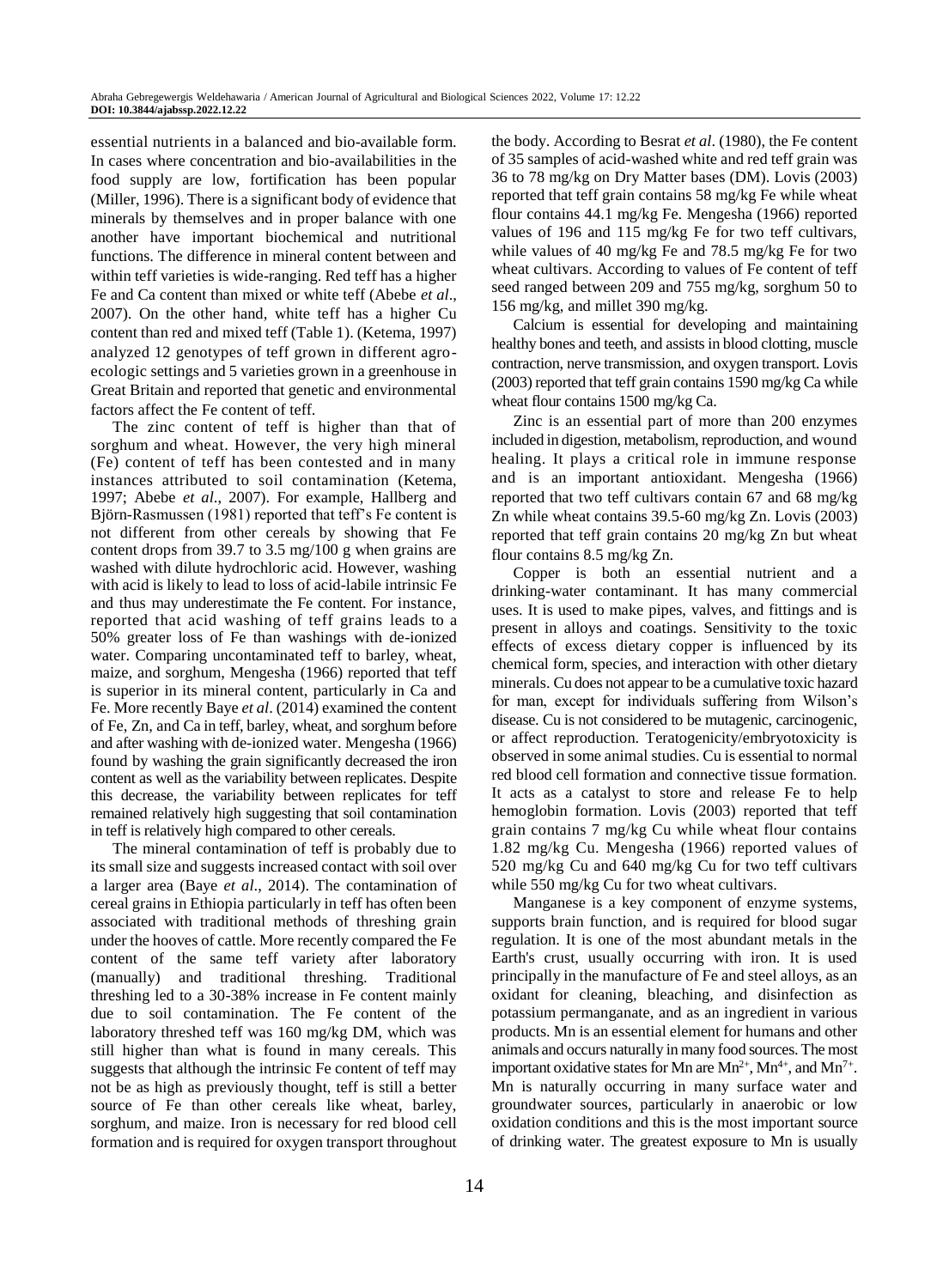from food (WHO, 2003). Mengesha (1966) reported values of 21.2 mg/kg Mn and 30 mg/kg Mn for two teff cultivars while 12 mg/kg Mn and 36 mg/kg Mn for two wheat cultivars. Lovis (2003) reported that the Mn content of teff grain was 64 mg/kg and wheat flour was 7.92 mg/kg.

Aluminum is a major component of the earth's crust. It occurs in the environment in the form of silicates, oxides, and hydroxides. It is released to the environment both by natural processes and from anthropogenic sources, whereby natural processes far outweigh the contribution of anthropogenic sources. Mobilization of Al through human actions is mostly indirect and occurs as a result of the emission of acidifying substances into the atmosphere. Al is highly concentrated in soil-derived dust from natural processes, coal combustion, and activities such as mining and agriculture. Al and its compounds appear to be poorly absorbed in humans; the mechanism of gastrointestinal absorption has not yet been fully elucidated. Variability results from the chemical properties of the element and the formation of various chemical species occur, which are dependent upon the pH, ionic strength, presence of competing elements, and complexion agents within the gastrointestinal tract.

Cadmium is a relatively rare element, released into the air, land, and water by human activities. In general, the two major sources of contamination are the production and utilization of Cd and the disposal of wastes containing Cd. The pathway of human exposure to crops is susceptible to increases in soil Cd. The Cd uptake by plants from soil is greater at low soil pH. Tobacco is an important source of Cd uptake in smokers.

Lead is a classical chronic or cumulative poison. In humans, Pb can result in a wide range of biological effects depending upon the level and duration of exposure. Health effects are generally not observed after a single exposure. Many of the effects that have been observed in laboratory animals have also been observed in humans, including hematological effects, neurological and behavioral effects, renal effects, cardiovascular effects, and effects on the reproductive system. In addition, Pb has been shown to have effects on bone and the immune system in laboratory animals. Children are more vulnerable to the effects of Pb than adults. Pb is associated with impaired neurobehavioral functioning in children.

# *Importance of Teff*

Teff has its own agronomic and food qualities that make it the most important crop to the farm household compared to other crop enterprises (Ketema, 1997). Teff is a better choice and provides some harvest when it grows in moisture stress agro-ecology where other crops face potential starvation that leads to total production loss (Tesemma, 2001). The other quality of teff is its storability in various locations without being infected by

storage pests compared to other staples and making it an alternative cereal cash crop for most Farmers. It is also the most desirable crop because of its straw quality for livestock feed, best injera quality, and the ability to provide more satisfaction from a small weight of the grain, (Mengistu and Mekonnen, 2010).

# *Consumption of Teff in Ethiopia*

In the past, a major determinant of grain consumption was its production. However, with improvement in market linkages, this picture is gradually changing. In the Oromia region for instance, where regional teff production is the second highest next to the Amhara region in Ethiopia, its consumption expenditure is only 8%. In contrast, the Afar region, little known for its teff production has comparatively higher teff consumption expenditure (10%) (Berhane *et al*., 2011). Today several factors including agro-ecology (Baye *et al*., 2013), livelihoods, and income (Berhane *et al*., 2011) determine cereal consumption in Ethiopia.

# *Statement of the Problem*

Teff is generally accepted that the grain is highly nutritious although there is some debate about its precise nutritional value of it. Regarding the Fe content, some authors have estimated it to be high and others reflect this high level is attributed to the dust and dirt that cling to the grain (Grant and Greg, 2006). Whereas other studies revealed that the Fe content of teff varies between geographical regions possibly as a result of soil contamination (Saturni *et al*., 2010; Bokhari *et al*., 2012). A literature review indicated that the mineral contents of teff flour were determined by using different techniques at different times. But the results reported by the different kinds of literature are controversial and have differences; this may be due to sampling error. Most of the research was done by collecting teff flour samples from commercially available mill houses; this may increase the contamination levels of the samples. Therefore collecting teff grain samples and determining the mineral contents of it by using the MP-AES is very important and accurate results can be obtained.

According to (Berhane *et al*., 2011) Amhara region is the highest teff producer in Ethiopia. But no reported literature is present about the levels of metals in teff samples collected from the described sampling areas. Additionally, no research is done on the analysis of minerals of teff grain using microwave plasma atomic emission spectrometer. Hence, determining the mineral contents of mixed teff samples by using microwave plasma atomic emission spectrometer is a new method in Ethiopia and since the method is a multi-element system and cost-effective, analyzing mineral contents in mixed teff samples using this instrument is important.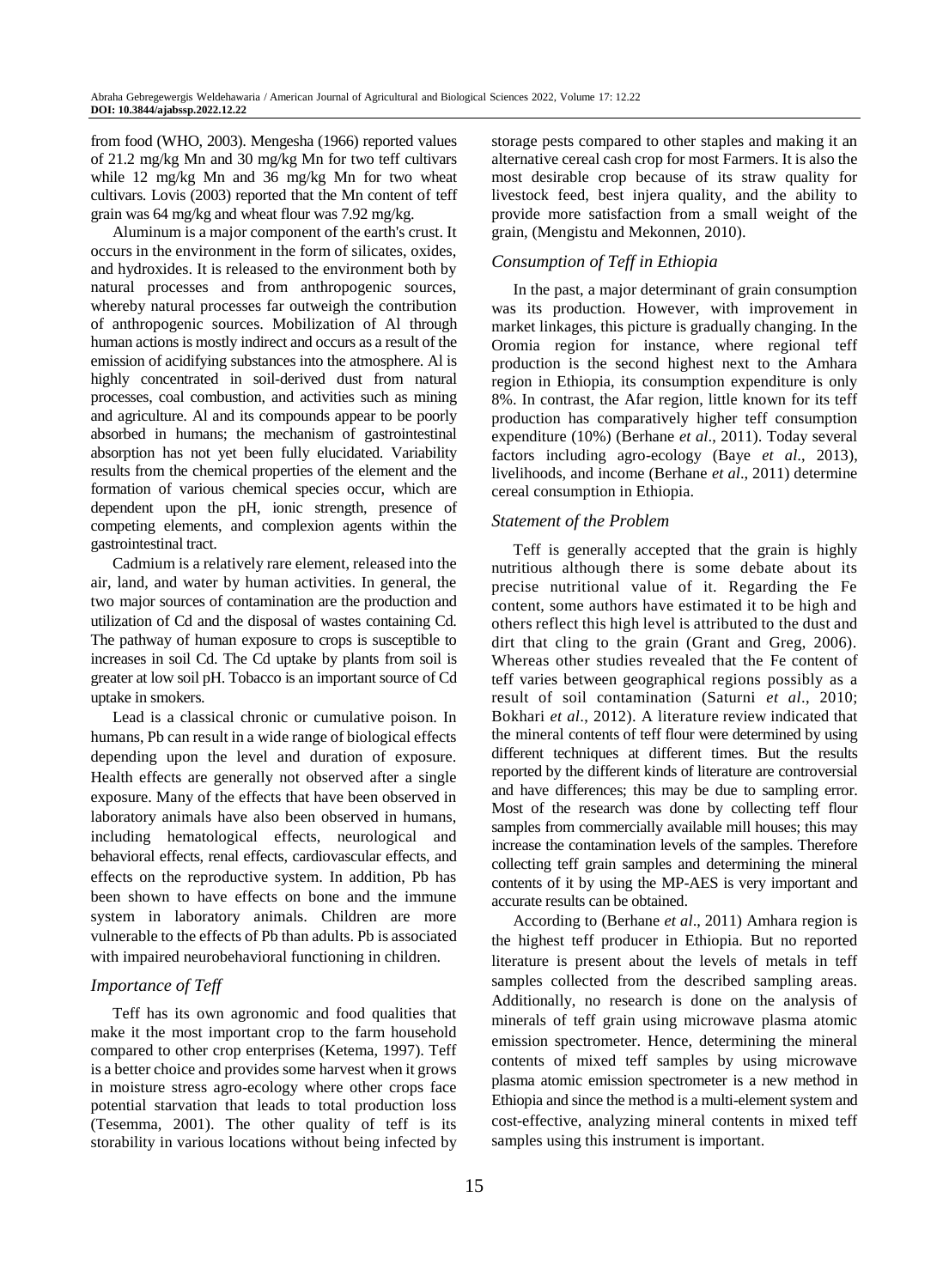Abraha Gebregewergis Weldehawaria / American Journal of Agricultural and Biological Sciences 2022, Volume 17: 12.22 **DOI: 10.3844/ajabssp.2022.12.22**

|       |            |          | <b>Table 1:</b> Mineral content of term grain compared to other cereals (mg/kg) (Baye <i>et al.</i> , 2014) |       |          |         |       |
|-------|------------|----------|-------------------------------------------------------------------------------------------------------------|-------|----------|---------|-------|
| Metal | White teff | Red teff | Mixed teff                                                                                                  | Maize | Sourghum | Wheat   | Rice  |
| Fe    | 95-377     | 16-1500  | 115-1500                                                                                                    | 36-48 | 35-41    | 37      | 15.0  |
| Zn    | 24-68      | 23-67    | 38-39                                                                                                       | 26-46 | 14-17    |         | 22.0  |
| Ca    | 170-1240   | 180-1780 | 788-1470                                                                                                    | 160   | 50-58    | 152-395 | 230.0 |
| Cu    | 25-53      | $1 - 36$ |                                                                                                             |       | 4.1      | 2.3     | 1.6   |

**Table 1:** Mineral content of teff grain compared to other cereals ( $B \wedge B$ ) (Baye et al., 2014)

#### *Significance of the Study*

Since teff is one of the major indigenous cereal crops in Ethiopia, identifying its metal contents of it is very important. Additionally, MP-AES is a multi-element analysis method, therefore many elements can be determined within a short period compared to other spectroscopic methods. The generated analytical data and information on the chemistry of the teff can be used as baseline information for future research in various fields related to Ethiopian teff productive areas.

# **Experimental**

#### *Instrumentation*

MP-AES consists of a microwave-induced plasma interfaced with an Atomic Emission Spectrophotometer (AES). It is used for simultaneous multi-analyte determination of major and minor elements. MP-AES employs microwave energy to produce a plasma discharge using nitrogen supplied from a gas cylinder or extracted from ambient air, which eliminates the need for sourcing gases in remote locations or foreign countries. Samples are typically nebulized before interaction with the plasma in MP-AES measurements. The atomized sample passes through the plasma and electrons are promoted to the excited state. The light emitted electrons return to the ground state light is separated into a spectrum and the intensity of each emission line is measured at the detector. Most commonly determined elements can be measured with a working range of low part per million (ppm) to weight percent. MP-AES is a technique comparable to traditional AA and AES but with several potential advantages including lower cost of operation and elimination of the requirement for flammable gasses. MP-AES instruments are benchtop instruments. While the technique is mature, there are a limited number of manufacturers supplying commercial MP-AES instruments.

All measurements were performed using an Agilent 4200 MP-AES (USA), with nitrogen supplied from an Agilent 4107 nitrogen generator. The sample introduction system consisted of a micro-mist nebulizer and double-pass glass cyclonic spray chamber. An External Gas Control Module (EGCM) accessory and autosampler were used. The MP-AES was controlled using the intuitive MP Expert software, which recommends wavelengths for the selected elements and automatically sets the nebulizer flow rate and EGCM

settings. Auto background correction was used to resolve the element emission line from the organic matrix. Instrument operating conditions are given in Table 2. The sample introduction system consisted of PVC peristaltic pump tubing, a single-pass glass cyclonic spray chamber, and the One Neb nebulizer. The Agilent MP Expert software was used to automatically subtract the background signal from the analytical signal.

#### *Chemical Reagents and Materials*

All chemicals used in this study were analytical-grade reagents. Perchloric acid (70%) and nitric acid (69- 72%) were used (Sigma Aldrich Steinleim, Germany). The reference standards of the metals under study were the products of Perkin Elmer (Boston, USA). The stock standard solutions  $1000 \text{ mgL}^{-1}$  were prepared from the nitrate salts of the metals. The working standard solutions of the selected metals were prepared freshly from the intermediated standard solutions  $(100 \text{ mgL}^{-1})$  which were obtained by diluting stock standard solutions.

The materials used in the laboratory were sample preparation utilized PVC flasks, polyethylene conical flasks, filter paper, 50 mL volumetric beakers for sample and solution preparation, round bottom flask, ceramic mortar and pestle (USA) for grinding and homogenizing the samples, digital analytical balance (four-digit) and Kjeldahl technique (England) for digestion. All the glassware used was first kept overnight in a 10% HCl solution and then repeatedly washed with distilled water and dried in an oven for 24 h before use.

#### *Description of the Study Area*

The mixed teff samples were collected from the most teff production areas of three different localities of the Amhara regional state of Ethiopia. Particularly from Debre Markos, Bure, and Bahir Dar which are located in the northwestern part of the Amhara regional state. The geographical locations (latitude, longitude, and elevation) of sampling sites are described as follows. Bahir Dar is located at a latitude of 11°35'37.1'' N and a longitude of 37°23'26.8'' E in the northern hemisphere. Bahir Dar is located at the exit of the Abbay from Lake Tana at an altitude of 1,820 meters above sea level. The city is located approximately 578 km northwest of Addis Ababa. Debre Markos is a city in northwest Ethiopia. It is located in the Misrak Gojjam Zone of the Amhara administrative region, it is located at a latitude and longitude of 10°20′N 37°43′E coordinates and an elevation of 2,446 meters above sea level.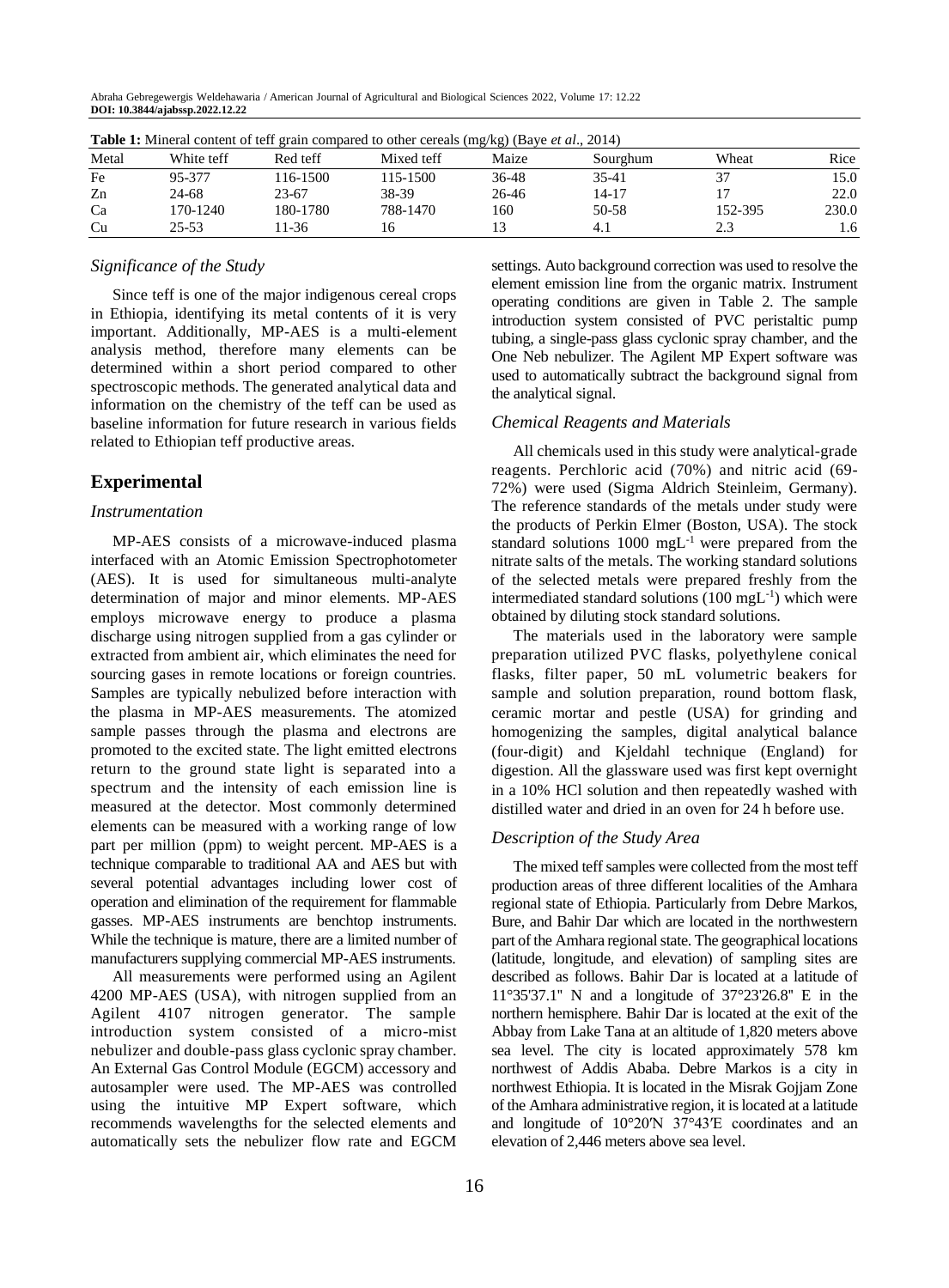Debre Markos is located approximately 306 km far apart from Addis Ababa. Bure is a town in western [Ethiopia](https://en.wikipedia.org/wiki/Ethiopia) located in the [Mirab Gojjam Zone](https://en.wikipedia.org/wiki/Mirab_Gojjam_Zone) of the [Amhara region,](https://en.wikipedia.org/wiki/Amhara_Region) this town is located at a latitude and longitude of [10°42′N](https://tools.wmflabs.org/geohack/geohack.php?pagename=Bure_(Gojjam),_Ethiopia¶ms=10_42_N_37_4_E_) 37°4′E with an elevation of 2091 meters above sea level. Bure is located approximately 414 km far apart from Addis Ababa. The reason for the selection of these places was based on the availability of the teff and its popularity in consumption.

## *Sample Collection and Preparation*

Mixed teff samples were collected from different teff bags/containers from the north-western areas of Ethiopia (Bahir Dar, Debre Markos, and Bure), which are the most teff productive regional areas. From each around 0.1 kg of sub-samples were collected from different mixed teff containers. A total of around 0.5 kg of mixed teff samples were collected through compositing. The samples were sampled by using an auger sampler from the containers. The collected samples were kept in polyethylene bags. The collected samples were transported to the laboratory. Some unwanted materials in the samples were clarified or filtered. In the laboratory, the collected samples were washed with tap water and then with distilled water to eliminate adsorbed dust and particulate matter. The samples were then airdried for six to seven days to remove moisture. The dried samples were ground by using a machine grinder and sieved to a mesh size of 0.5 mm. Then the samples were stored in plastic bags (polyethylene) under airtight conditions until the time of digestion.

#### *Optimization of Digestion Procedure*

Wet acid digestion is one of the methods that are involved to get free metal ions in dissolved form from complex organic matrix based on changing different digestion parameters like volume ratio of reagents added, digestion temperature, and duration of time. One of the wet acid digestions can be carried out by the Kjeldahl apparatus in which organic components are assumed to decompose in the form of different gaseous forms and other metallic elements are left in the solution except for those easily volatile metals like Hg. Moreover, it is assumed that

**Table 2:** Agilent 4200 MP-AES operating conditions.

digestion is assumed to be complete if the solution is clear and colorless.

Different digestion procedures were carried out for the teff samples using  $HNO<sub>3</sub>$  and  $HClO<sub>4</sub>$  acid mixtures by varying the volume of the acid mixture, digestion time, and digestion temperature (Boke *et al*., 2015). Optimized procedures were selected based on the usage of lesser reagent volume, shorter digestion time, and reasonable mild temperature for obtaining clear and colorless solutions for the resulting digests. Based on this fact the optimized digestion conditions for the mixed teff samples in this study were  $(5 \text{ mL HNO}_3:1 \text{ mL HClO}_4)$  volume ratio of reagents, 240°C digestion temperature, and 2:30 h digestion time. Compared to (Zeleke, 2009), the optimum conditions used in this digestion process were better both in digestion time and temperature. According to (Zeleke, 2009) 3:00 h and 300°C were the optimum conditions. The optimized condition in this study is also better than other different optimized conditions in terms of the reagents used. In this experiment, only two acids  $(HNO<sub>3</sub> and HClO<sub>4</sub>)$  were used for the digestion of the samples, but others were used more. Therefore, the optimized conditions in this study were economical in terms of time and reagent volumes used. The optimum conditions for digestion of the mixed teff samples in this study are shown in Table 3.

#### *Digestion of Samples*

Applying the optimized conditions, 0.5 g of powdered samples were transferred into a 100 mL round bottom flask. Then 6 mL of a mixture of  $HNO<sub>3</sub>$  (69-72%) and  $HClO<sub>4</sub>$ (70%) with a volume ratio of 5:1  $(v/v)$  was added and the mixture was digested on a Kjeldahl digestion apparatus fitted with a reflux condenser by setting the parameters temperature and time. The digest was allowed to cool to room temperature for 10 min without dismantling the condenser and for 10 min after removing the condenser. To the cooled solution, 10 mL of distilled water was added to dissolve the precipitate formed on cooling and to minimize the dissolution of filter paper by the digested residue while filtering with filter paper (Whatman 125 mm diameter, Germany) into a 50 mL volumetric flask.

| <b>Tuble 2.</b> Transit 1200 M. Theo operating conditions. |       |       |       |       |       |       |                |       |
|------------------------------------------------------------|-------|-------|-------|-------|-------|-------|----------------|-------|
| Parameters                                                 | Fe    | Ca    | Cu    | Zn    | Mn    | Al    | C <sub>d</sub> | Pb    |
| Wavelength (nm)                                            | 372.0 | 422.7 | 324.8 | 213.9 | 403.1 | 396.1 | 228.8          | 405.8 |
| Background correction                                      | Auto  | Auto  | Auto  | Auto  | Auto  | Auto  | Auto           | Auto  |
| <b>EGCM</b> setting                                        | High  | High  | High  | High  | High  | High  | High           | High  |
| Replicates                                                 |       |       |       |       |       |       |                |       |
| Pump speed (rpm)                                           | 15    | 15    | 15    | 15    | 15    | 15    | 15             | 15    |
| <b>Blank</b> subtraction                                   | On    | On    | On    | On    | On    | On    | On             | On    |
| Stabilization time (s)                                     | 20    | 15    | 15    | 15    | 15    | 15    | 16             | 20    |
| Sample uptake time (s)                                     | 30    | 27    | 25    | 25    | 25    | 30    | 30             | 30    |
| Sample uptake fast pump                                    | On    | On    | On    | On    | On    | On    | On             | On    |
| Rinse time $(s)$                                           | 10    | 10    | 10    | 10    | 10    | 10    | 10             | 10    |
| Read time (s)                                              |       |       |       |       | 3     | 3     |                |       |
| Nebulizer flow $(L/min)$                                   | 0.65  | 0.6   | 0.7   | 0.95  | 0.9   | 0.95  | 0.5            | 0.75  |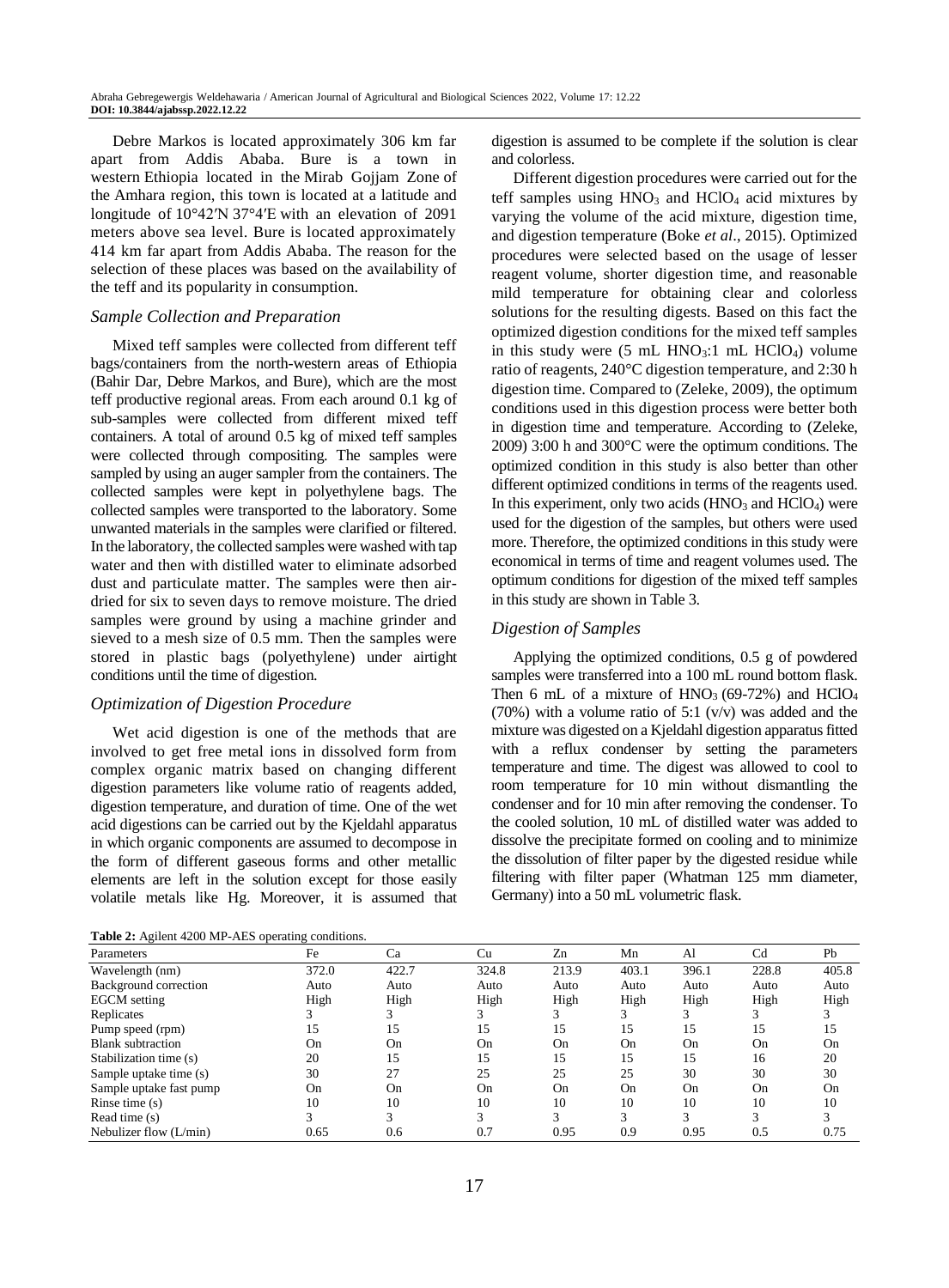| Table 3: Reagent ratios and volumes, temperature and time attempted during optimization of digestion of 0.5 g of mixed teff sample. |  |  |
|-------------------------------------------------------------------------------------------------------------------------------------|--|--|
| $D$ aggregated volume $(mI)$                                                                                                        |  |  |

| Temperature $(^{\circ}C)$<br>Trials<br>HNO <sub>3</sub><br>HCIO <sub>4</sub><br>Time (h)<br>Total<br>Results<br>240<br>2:30<br>$\overline{c}$<br>Cloudy yellow<br>$\overline{c}$<br>240<br>2:30 |                               |
|-------------------------------------------------------------------------------------------------------------------------------------------------------------------------------------------------|-------------------------------|
|                                                                                                                                                                                                 |                               |
|                                                                                                                                                                                                 | Yellow with suspension        |
|                                                                                                                                                                                                 |                               |
| 3<br>240<br>2:30<br>Nearly colorless                                                                                                                                                            |                               |
| 240<br>2:30<br>Slightly colorless<br>4                                                                                                                                                          |                               |
| 240<br>Clear colorless*<br>2:30<br>5                                                                                                                                                            |                               |
| 240<br>2:30<br>Clear colorless<br>6                                                                                                                                                             |                               |
| 240<br>2:30<br>Slightly colorless                                                                                                                                                               |                               |
| 8<br>Nearly colorless<br>240<br>2:30                                                                                                                                                            |                               |
| 9<br>2:30<br>240<br>Nearly colorless                                                                                                                                                            |                               |
| 2:30<br>Clear colorless<br>10<br>240                                                                                                                                                            |                               |
| 240<br>0:30<br>11                                                                                                                                                                               | Yellow with suspension        |
| 12<br>240<br>1:00                                                                                                                                                                               | Yellow with suspension        |
| 240<br>1:30<br>Cloudy light yellow<br>13                                                                                                                                                        |                               |
| 240<br>2:00<br>Light yellow<br>14                                                                                                                                                               |                               |
| 240<br>2:30<br>Clear colorless*<br>15                                                                                                                                                           |                               |
| 240<br>Clear colorless<br>3:00<br>16                                                                                                                                                            |                               |
| 150<br>2:30<br>17                                                                                                                                                                               | Cloudy yellow with suspension |
| 18<br>180<br>2:30                                                                                                                                                                               | Cloudy yellow with suspension |
| 19<br>210<br>Slightly yellow<br>2:30                                                                                                                                                            |                               |
| Clear colorless*<br>20<br>240<br>2:30                                                                                                                                                           |                               |
| 21<br>270<br>Clear colorless<br>2:30                                                                                                                                                            |                               |
| 300<br>2:30<br>Clear colorless<br>22<br>6<br>C                                                                                                                                                  |                               |

The round bottom flask was rinsed subsequently with around 5 mL of distilled water until the total volume reached around 40 mL. Then finally the solution was filled to the mark (50 mL) using distilled water. The digestion was carried out in triplicate for each sample. Digestion of the blank was also performed in parallel with the mixed teff samples keeping all digestion parameters the same. Then the metal concentrations in the digested sample solutions were determined by using MP-AES.

#### *Instrument Calibration*

Calibration standard solutions were prepared for each of the metals which were prepared from the MP-AES standard stock solutions that contained 1000 mgL<sup>-1</sup>. These intermediate standards were diluted with distilled water to obtain five working standards for each metal of interest. Then Fe, Ca, Cu, Zn, Mn, Al, Cd, and Pb were analyzed with MP-AES. Three replicate determinations were carried out on each sample. All the above-listed metals were determined by emission/concentration mode and the instrument readout was recorded for each solution. The same analytical procedure was employed for the determination of elements in the digested blank solutions. The correlation coefficients for each metal show that the change in emission with concentration is in good correlation. Five points calibration curve was established by running a series of the prepared working standard solutions for each metal. Correlations coefficients obtained for the calibration curves were >0.999. After calibration, the sample solutions were aspirated into the MP-AES instrument and readings of the elemental concentrations were recorded. Three replicate

determinations were carried out on each sample. Method detection and quantification limits

The Limit of Detection (LoD) is a measure of how sensitive the analytical method is and is the lowest concentration or weight of analyte that can be measured at a specific confidence level. For the determination of the Limit of Detection of the analytical method (LoD), triplicates of eight blanks were prepared in parallel and analyzed for their metal contents. The Standard Deviation (SD) of the eight blanks was calculated and multiplied by three  $(LOD = 3SD_b)$  to determine the method detection limit. The Limit of Quantification (LoQ) is the smallest quantity of analyte that can be measured with acceptable accuracy and precision and it is described as ten times the standard deviation. In this study, the limit of detections for all of the eight elements in the samples was smaller than all the results obtained and are given in Table 4.

The calibration curve for each element was constructed using an appropriate standard at a series of concentrations. A regression equation for each metal was constructed and the best fit of the equation was checked using the correlation coefficient  $(R^2)$ . In all the cases, the regression coefficient  $(R^2)$  was found to be above the accepted linear range value of 0.999. As can be seen from Table 4, the method detection limits are low  $(\leq 0.56 \text{ mg/kg})$  enough to determine the metals in the samples at trace levels. The calibration curves were with good correlation coefficients.

Recovery is one of the most commonly used techniques utilized for validation of the analytical results and evaluating how far the method is acceptable for its intended purpose.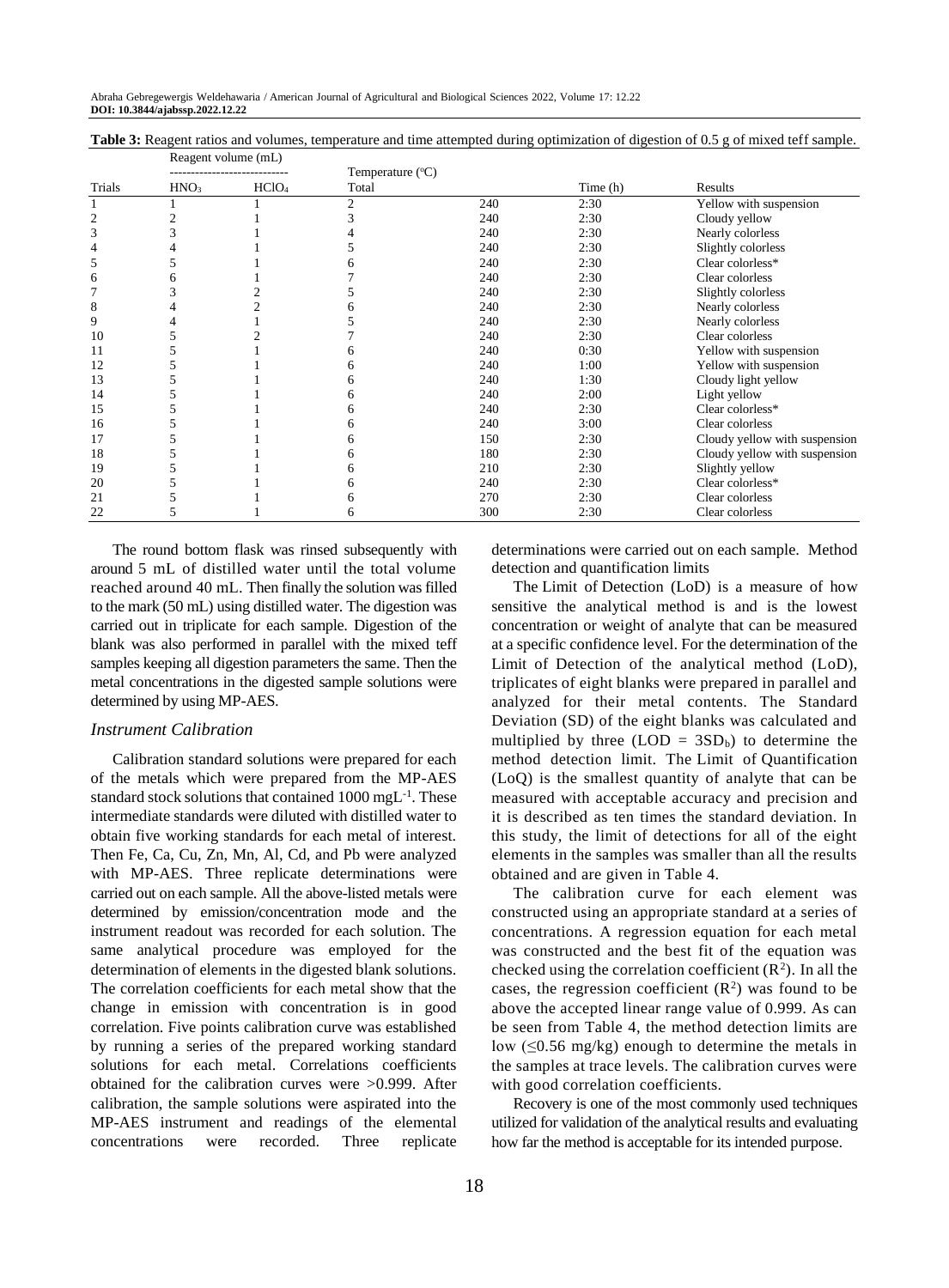Abraha Gebregewergis Weldehawaria / American Journal of Agricultural and Biological Sciences 2022, Volume 17: 12.22 **DOI: 10.3844/ajabssp.2022.12.22**

| Table 4: The wavelength, method detection and quantification limit, correlation coefficient, and calibration curve equations |                 |               |                          |                |                         |                             |  |
|------------------------------------------------------------------------------------------------------------------------------|-----------------|---------------|--------------------------|----------------|-------------------------|-----------------------------|--|
| Metals                                                                                                                       | Wavelength (nm) | IDL $(mg/kg)$ | MDL <sup>1</sup> (mg/kg) | $MQL2$ (mg/kg) | Correlation coefficient | Calibration curve equation* |  |
| Fe                                                                                                                           | 372.0           | 0.10          | 0.40                     | 1.30           | 0.9999                  | $I = 5032C + 81.40$         |  |
| Ca                                                                                                                           | 422.7           | 0.10          | 0.56                     | 1.90           | 0.9992                  | $I = 68218C + 8746.00$      |  |
| Cu                                                                                                                           | 324.8           | 0.10          | 0.40                     | 1.30           | 0.9998                  | $I = 10654C + 9283.00$      |  |
| Zn                                                                                                                           | 213.9           | 0.10          | 0.22                     | 0.70           | 0.9990                  | $I = 2448C - 198.70$        |  |
| Mn                                                                                                                           | 403.1           | 0.10          | 0.15                     | 0.50           | 0.9999                  | $I = 27752C - 255.50$       |  |
| Al                                                                                                                           | 396.1           | 0.10          | 0.17                     | 0.50           | 0.9990                  | $I = 17002C - 25.00$        |  |
| C <sub>d</sub>                                                                                                               | 228.8           | 0.01          | 0.02                     | 0.10           | 0.9996                  | $I = 7863C + 733.90$        |  |
| Pb                                                                                                                           | 405.8           | 0.01          | 0.06                     | 0.20           | 0.9997                  | $I = 2889C + 11.22$         |  |

Due to the absence of Certified Reference Material (CRM) for the mixed teff samples in the laboratory, the validity of the digestion procedures was assured by spiking the samples with a standard solution of known concentration of the target analytes. From the stock solution of 1000 mg/L, 120  $\mu$ L of Fe, 44  $\mu$ L of Ca, and 15 µL of Zn were added to 0.5 g of mixed teff sample. For Cu intermediate standard solution of 100 mg/L was prepared and 30 µL of Cu was added to 0.5 g of mixed teff sample. For Cd and Pb intermediate standard solutions of 10 mg/L were prepared and 45 µL of Cd and 63 µL of Pb were added to 0.5 g of mixed teff sample. The spiked and non-spiked samples were digested and analyzed in similar conditions using the optimized procedure. Metals were analyzed in triplicate standard metal solutions to evaluate the efficiency of the procedure and the percentage recoveries lie within the range from 92 to 104% and were calculated using the following formula.

% Recovery = 
$$
\frac{spiked sample - unspiked sample}{amount added} \times 10
$$

# **Results and Discussion**

#### *Calibration Curves of Standards for Each Metal*

The calibration curves were prepared from standards of known concentration covering the concentration range expected in the sample. Then, the curves were established at five concentration levels corresponding to 0, 5, 10, 15, and 20 mg/L for Fe, Ca, Cu, Zn, Mn, Cd, and Pb and 0, 1, 2, 3, and 4 mg/L for Al. All the working standards of metals solution used for the calibration curve exhibited very good linearity with squared regression coefficients  $(R<sup>2</sup>)$  values ranging from 0.9990 to 0.9999.

## *The Concentrations of Metals in the Mixed Teff Samples*

As shown in Table 5 the concentrations of the metals were carried out by using MP-AES and the precision of the results was determined by calculating the Relative Standard Deviation (RSD). The relative standard deviation of the results is in the range of mean  $\pm 10$  which is good and in the recommended range. Mean values were determined from triplicate analysis of each sample and triplicate samples were used for each sample site. As such the mean values determined were triplicate of triplicate analysis for each metal and the results were in terms of mean values  $\pm$  SD (where n = 3 for each of the metals in this study).

All the results obtained from the MP-AES that are expressed in terms of (mg/L) were converted into (mg/kg) using the following equation:

$$
\frac{mg}{kg} = \frac{c \times v \times D}{w} \tag{1}
$$

where,  $C =$  Concentration in mg/L,  $V =$  Volume in liter,  $W = Weight of sample in kilogram and D = Dilution factor$ (considered as unity).

The overall mean concentration levels in the mixed teff samples for elements Al, Fe, Ca, Zn, Mn, Cu, Pb, and Cd were 766, 511, 268, 76, 32, 13, 2.5, and 1.8 mg/kg, respectively. As shown in Table 7 the results of concentrations of the metals showed that the mixed teff samples collected from the Bure site have higher amounts of Ca and Zn compared to the samples collected from Debre Markos and Bahir Dar. The concentrations of Fe and Al collected from Bahir Dar were higher compared to that of samples collected from the Bure and Debre Markos sites.

In figure 1A, higher concentrations of Al and Fe are observed in the mixed teff samples collected from the Bahir Dar and Debre Markos sampling sites, and a relatively lower amount of Zn is observed compared to that of Al, Fe, and Ca collected from the three sampling sites. Similarly, in Fig. 1B, relatively higher concentrations of Mn and Cu are observed compared to that of Pb and Cd in the mixed teff samples collected from the three sampling areas. In short, the mean concentrations of the metals (mg/kg) in the mixed teff samples collected from the three sampling areas can be ordered as Al>Fe>Ca>Zn>Mn>Cu>Pb>Cd.

## *Comparison of Levels of Metals in Tef with other Cereals*

As can be seen from Table 6, diversified concentration ranges of the studied metals were noticed compared with other cereals like maize, sorghum, wheat, and rice. Between teff and wheat, teff and rice, comparable Ca concentrations are observed, and between teff and maize comparable Cu concentrations occur. For the other metals, higher concentrations between teff and the maize, sorghum, wheat, and rice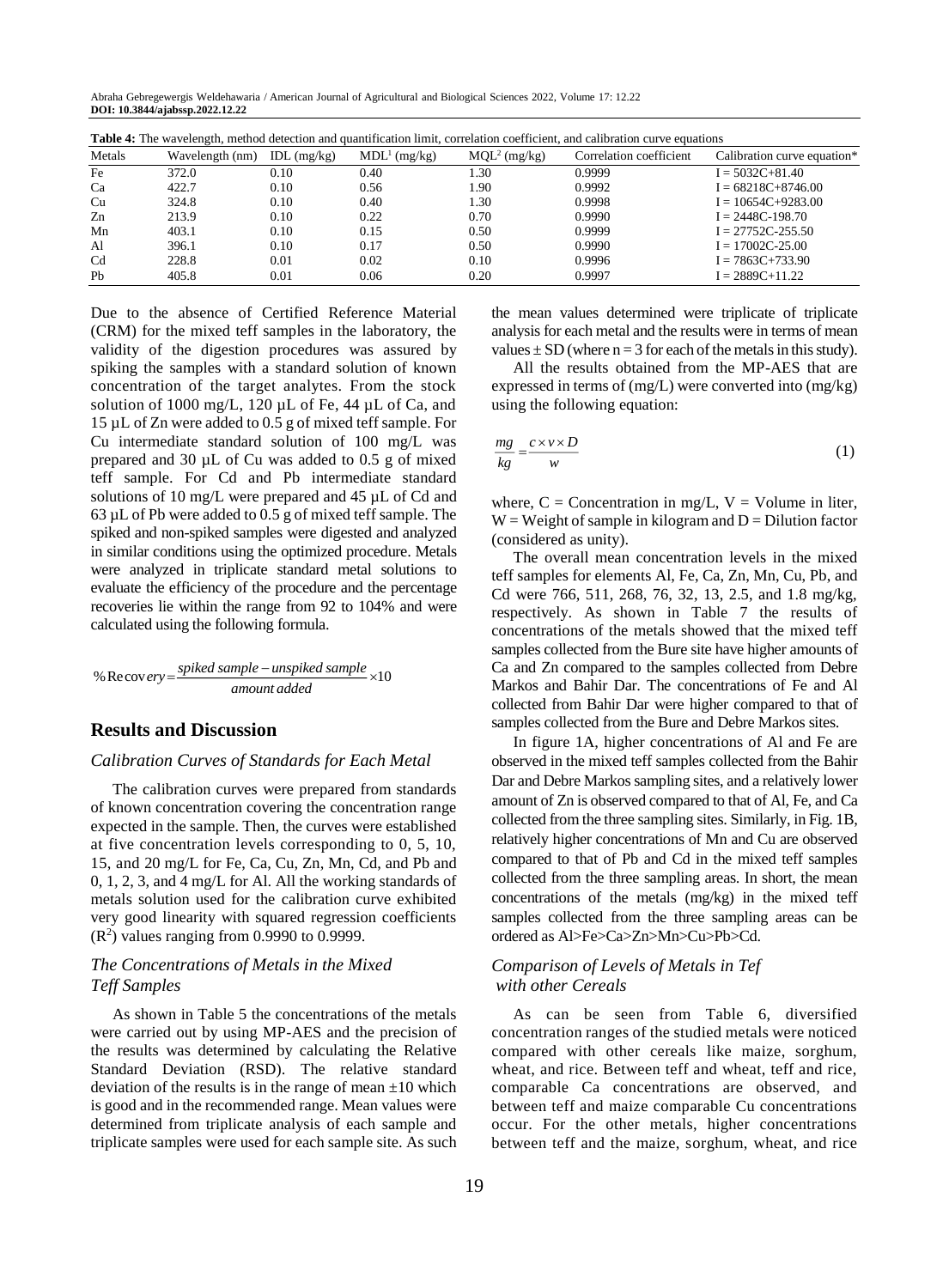with significant differences have been noticed. This variation may be due to species variability and variations in agricultural practices. The results obtained in this study indicated that Fe, Cu, and Zn are more in teff than cereals like sorghum, wheat, and rice, Ca is more in teff than maize, sorghum, and rice, Ca in teff is comparable with wheat, Cu in teff is comparable with maize.

## *Analysis of Variance (ANOVA)*

In this study one-way ANOVA (one treatment factor with two or more treatment levels) was used. Microsoft excel 2008 was used for the preparation of calibration curves and the data analysis. One-way ANOVA was used to compare the mean values of the metals between different sampling sites. As shown in Table 7, the statistical analysis of ANOVA indicated that there is a significant difference among the mean concentrations of Al, Ca, Cu, Fe, Mn, and Zn found in the mixed teff samples collected from the three sampling areas at 95% confidence level. But there is no significant difference in the mean concentrations of Cd and Pb between the mixed teff samples. The presence of significant differences may be due to the presence of different geographical distribution, rainfall, soil composition, harvesting, and storing methods.

| <b>Table 5:</b> Mean concentrations (mean $\pm$ SD, n = 3, mg kg-1, dry weight) of metals in each sampling site |
|-----------------------------------------------------------------------------------------------------------------|
|-----------------------------------------------------------------------------------------------------------------|

|                |               | Concentrations (mg/kg) in (mean $\pm$ SD) of metals in the mixed teff samples from |               |              |  |  |  |
|----------------|---------------|------------------------------------------------------------------------------------|---------------|--------------|--|--|--|
| Metals         | Bure          | Debre markos                                                                       | Bahir dar     | Overall mean |  |  |  |
| Fe             | $252+2$       | $588+3$                                                                            | $694 + 4$     | 511.0        |  |  |  |
| Ca             | $286+5$       | $253+9$                                                                            | $265 \pm 1$   | 268.0        |  |  |  |
| Cu             | $13\pm1$      | $13\pm1$                                                                           | $13\pm0.2$    | 13.0         |  |  |  |
| Zn             | $87 + 3$      | $73+3$                                                                             | $69+3$        | 76.0         |  |  |  |
| Mn             | $36+3$        | $24\pm 2$                                                                          | $36+2$        | 32.0         |  |  |  |
| Al             | $713+2$       | $752 + 8$                                                                          | $832+4$       | 766.0        |  |  |  |
| C <sub>d</sub> | $1.8 \pm 0.2$ | $1.8 \pm 0.2$                                                                      | $1.8 \pm 0.2$ | 1.8          |  |  |  |
| Pb             | $2.8 \pm 0.3$ | $2.8 \pm 0.1$                                                                      | $1.8 \pm 0.1$ | 2.5          |  |  |  |

**Table 6:** Comparison of the mineral content of teff grain compared to other cereals (mg/kg) (Baye *et al*., 2014)

Metal concentrations (mg/kg)

| Cereals    | Fe       | Ca       | Cu        | Zn        |
|------------|----------|----------|-----------|-----------|
| White teff | 95-377   | 170-1240 | $25 - 53$ | 24-68     |
| Red teff   | 116-1500 | 180-1780 | $11-36$   | $23 - 67$ |
| Mixed teff | 115-1500 | 788-1470 | $16-00$   | 38-39     |
| Maize      | 36-4800  | 160-0000 | $13-00$   | 26-46     |
| Sourghum   | 35-4100  | 50-5800  | 4.10      | $14 - 17$ |
| Wheat      | 37-0000  | 152-3950 | 2.30      | $17-00$   |
| Rice       | 15-0000  | 230-0000 | 1.60      | $22 - 00$ |
| This study |          |          |           |           |
| Mixed teff | 252-6940 | 253-2860 | 13.00     | 69-87     |

**Table 7:** Analysis of Variance (ANOVA) between and within mixed teff grain samples at a 95% confidence level.

| Metal          | Comparison      | SD(mg/kg) | Df | $F_{cal}$ | $F_{\rm crit}$ | Remarks                                          |
|----------------|-----------------|-----------|----|-----------|----------------|--------------------------------------------------|
| Fe             | Between samples | 231       | 2  | 6001      | 5.14           | Significant difference among the sample means    |
|                | Within samples  | 2.98      | 6  |           |                |                                                  |
| Ca             | Between samples | 16.6      | 2  | 10.4      | 5.14           | Significant difference among the sample means    |
|                | Within samples  | 5.15      | 6  |           |                |                                                  |
| Cu             | Between samples | 0.28      | 2  | 20.1      | 5.14           | Significant difference among the sample means    |
|                | Within samples  | 1.24      | 6  |           |                |                                                  |
| Zn             | Between samples | 9.50      | 2  | 12.0      | 5.14           | Significant difference among the sample means    |
|                | Within samples  | 2.74      | 6  |           |                |                                                  |
| Mn             | Between samples | 6.62      | 2  | 7.13      | 5.14           | Significant difference among the sample means    |
|                | Within samples  | 2.48      | 6  |           |                |                                                  |
| A <sub>1</sub> | Between samples | 61.0      | 2  | 171       | 5.14           | Significant difference among the sample means    |
|                | Within samples  | 4.65      | 6  |           |                |                                                  |
| Cd             | Between samples | 0.46      | 2  | 5.00      | 5.14           | No significant difference among the sample means |
|                | Within samples  | 0.20      | 6  |           |                |                                                  |
| P <sub>b</sub> | Between samples | 0.28      | 2  | 1.57      | 5.14           | No significant difference among the sample means |
|                | Within samples  | 0.35      | 6  |           |                |                                                  |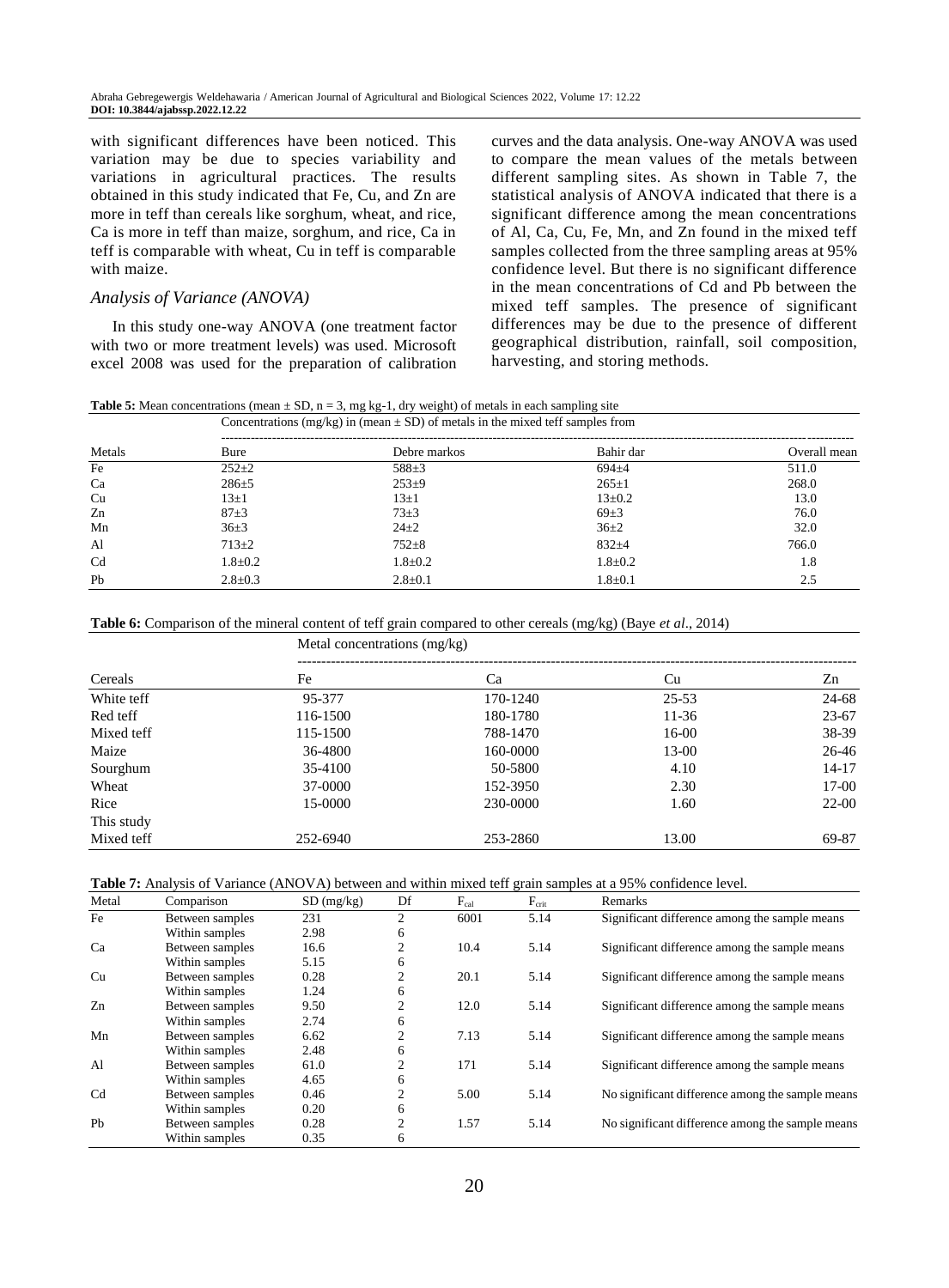Abraha Gebregewergis Weldehawaria / American Journal of Agricultural and Biological Sciences 2022, Volume 17: 12.22 **DOI: 10.3844/ajabssp.2022.12.22**



**Fig. 1:** The concentrations of metals (mg/kg) in mixed teff samples collected from the three sampling areas. (Where: BM = Bure mixed teff, DMM = Debre Markos Mixed teff, and BDM = Bahir Dar Mixed teff)

## **Conclusion**

An efficient digestion procedure for the determination of metals in the mixed teff grain samples was optimized and validated through the spiking method and a good percentage recovery was obtained for the metals of interest. The mean concentration levels of the metals in the mixed teff samples collected from Debre Markos and Bahir Dar sampling areas were higher. The overall mean concentrations determined (mg/kg, dry weight) were in the ranges of Al (713-832) >Fe (252-694) >Ca (253-286) >Zn  $(69-87)$  >Mn  $(24-36)$  >Cu  $(13)$  >Pb  $(1.8-2.8)$  >Cd  $(1.8)$ .

The results indicated that mixed teff grain is a good source of essential metals but not free from the toxic metals Cd and Pb, the concentrations of Cd and Pb are higher than the WHO guidelines (0.1 and 0.2 mg/kg, respectively). From the results of this study, it is possible to conclude that the samples collected from the three sites accumulated relatively larger amounts of Al and Fe among the determined metals and lower amounts of Cu, Cd, and Mn. The accuracy of the optimized procedure was evaluated by analyzing the digest of the spiked samples with a standard solution and the percentage recoveries varied from 92 to 104% which is good and is in the allowed range of 90%  $\pm$ 10.

By using ANOVA, there is no significant difference between the mean concentrations of Cd and Pb among the mixed teff samples, but there is a significant difference for the other studied metals of the mixed teff samples at a 95% confidence level. Since the levels of the toxic elements, Cd and Pb in the mixed teff samples are above the allowable limit, it is possible to conclude that a person who consumes mixed teff produced from this sampling areas is not free from the risks of Cd and Pb, this may be caused due to the contamination of the samples. In this study, the amount of the essential metal Cu found in the mixed teff samples is enough for human consumption but relatively lower than the levels of Fe, Co, Zn, and Mn. In soil, Cu is relatively immobile, since it binds strongly with organic matter and it seldom leaches and its availability to plants strongly depends on the soil type, mainly on the organic matter content and pH. The uptake of Cu by plants is affected by many factors including the soil pH, the prevailing chemical species, and the concentration of Cu present in the soil. Cu uptake in plants is among the lowest of all the essential elements (Burkhead *et al*., 2009).

## **References**

- Abebe, Y., Bogale, A., Hambidge, K. M., Stoecker, B. J., Bailey, K., & Gibson, R. S. (2007). Phytate, zinc, iron, and calcium content of selected raw and prepared foods consumed in rural Sidama, Southern Ethiopia, and implications for bioavailability. Journal of food composition and analysis, 20(3-4), 161-168. doi.org/10.1016/j.jfca.2006.09.003
- Baye, K., Mouquet‐Rivier, C., Icard‐Vernière, C., Picq, C., & Guyot, J. P. (2014). Changes in mineral absorption inhibitors consequent to fermentation of Ethiopian injera: Implications for predicted iron bioavailability and bioaccessibility. International Journal of Food Science & Technology, 49(1), 174-180. doi.org/10.1111/ijfs.12295
- Baye, K., Mouquet-Rivier, C., Icard-Vernière, C., Rochette, I., & Guyot, J. P. (2013). Influence of flour blend composition on fermentation kinetics and phytate hydrolysis of sourdough used to make injera. Food Chemistry, 138(1), 430-436. doi.org/10.1016/j.foodchem.2012.10.075
- Berhane, G., Zelekawork, P., Kibrom, T., & Seneshaw, T. (2011). Food grain consumption and calorie intake patterns in Ethiopia. IFPRI Ethiopia strategy support program II (ESSP II) working paper 23. Addis Ababa. International Food Policy Research Institute. [Available at:](https://www.researchgate.net/publication/257716460_Patterns_in_Foodgrain_Consumption_and_Calorie_Intake)

[https://www.researchgate.net/.../257716460\\_Pattern](https://www.researchgate.net/publication/257716460_Patterns_in_Foodgrain_Consumption_and_Calorie_Intake) [s\\_in\\_Foodgrain\\_Consumption.](https://www.researchgate.net/publication/257716460_Patterns_in_Foodgrain_Consumption_and_Calorie_Intake)